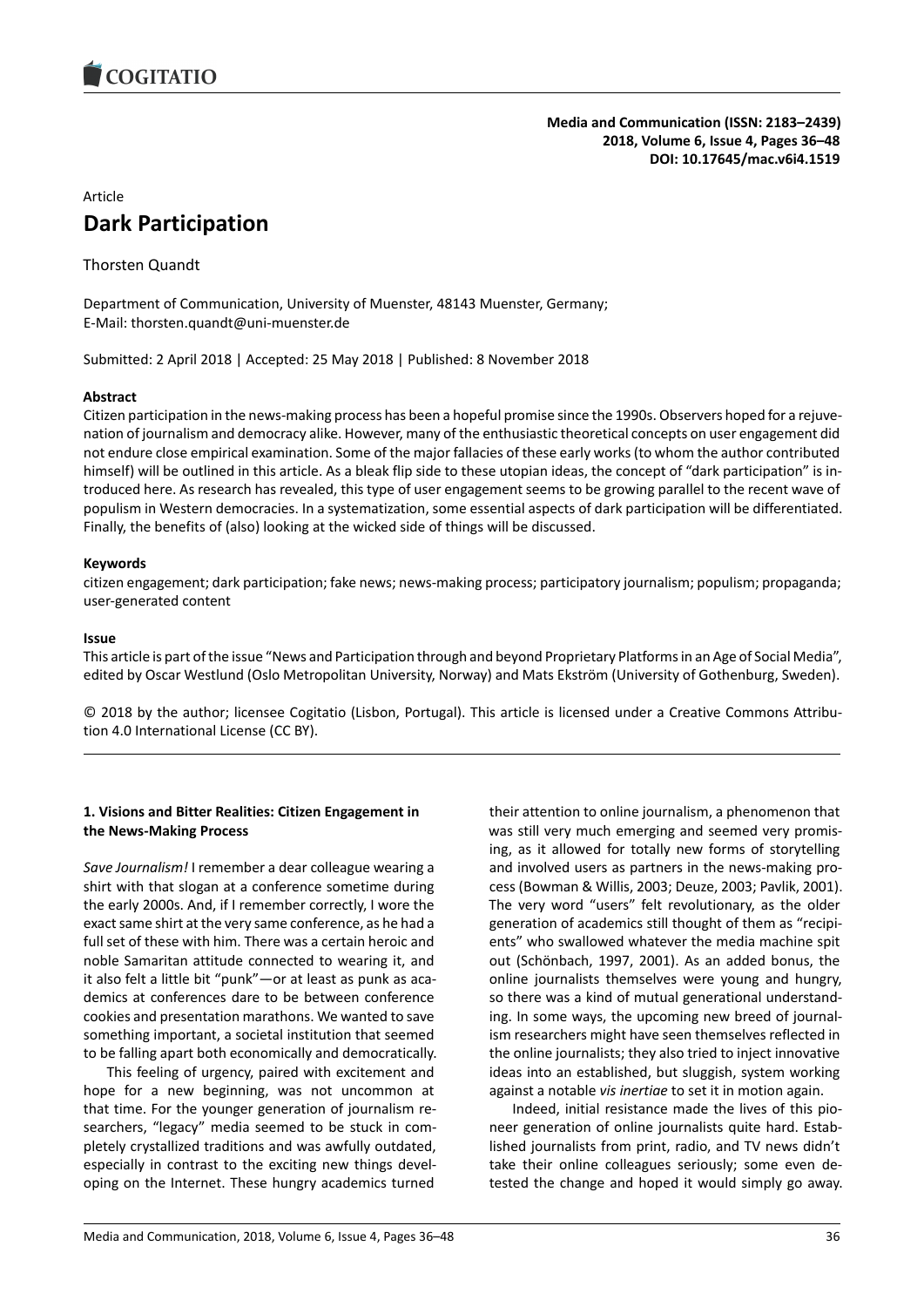#### **COMBITATIO**

Equally, politicians, public relations officers, and other stakeholders largely ignored the "new kids on the block"; there were stories of online journalists not even being admitted to press conferences, being seated somewhere in the back, or being perceived as "computer nerds" (Deggerich, 2001a, 2001b). However, this situation changed rather quickly in just a few years. With the economic struggles of the parent media, the exodus of classifieds to online services, the mainstream adoption of Internet use, and the respective growth of use time, online journalism became accepted and even took over the lead role in many ways beyond the obvious production speed (e.g., Allan, 2006; Bivens, 2008; Hermida, 2010).

Despite (or maybe because of) this success story, the reality of participatory online news some 15 years later is very different from the early visions; notable forms of "produsage" (Bruns, 2008) and user-generated content seem to be largely missing from professional journalistic websites. The comment sections of online news media are flooded with hateful messages, opinion mongering, and incivility (e.g., Coe, Kenski, & Rains, 2014; Harlow, 2015; Neurauter-Kessels, 2013; Santana, 2014). And what's worse, there are even presumed cases of strategic manipulation attempts of community sections by foreign states and related actors (Elliott, 2014). Some observers even regard this as a new information war happening in the guise of user participation (Erjavec & Kovačič, 2012; Zelenkauskaite & Balduccini, 2017). As a result, many news media restricted user participation or even gave up their comment sections altogether. Notable examples are *Reuters*, *Bloomberg*, *The Guardian* (certain topics), *Stern* (Germany), *De Volkskrant* (Netherlands), *News24* (South Africa), and *The Moscow Times* (Russia). While non-proprietary platforms, like Facebook, Youtube, Instagram or Twitter, may offer an alternative route for news distribution and participation, as compared to comment sections controlled by the media themselves, the negativity and toxic atmosphere there can be equally bad, and multiple studies imply that the deliberative quality is even lower, as is the interaction with journalists who seem to neglect such channels even when they are officially supported by their media (Esau, Friess & Eilders, 2017; Hille & Bakker, 2013; Rowe, 2015; Su et al., 2018).

Broadly speaking, the idea of free, high-quality usergenerated content in the context of professional online news media is seemingly half dead. Naturally, there are promising projects outside traditional news outlets, but often these are driven by activists' interests in specific topics or they are small-scale, profit-driven news or PR ventures (as is often the case with online influencer channels on social media or special-interest blogs).

So, what went wrong? Maybe not much beyond human beings and societal reality not following some enthusiastic and rather utopian ideas. As I will discuss in this article, the issue predominantly lies with false expectations. Media managers' economic fantasies of a willing, free workforce were equally misguided as the rather naïve academic notions of a revitalized journalism in direct debate with its active users; both sacrificed empirical realism for fantasies that were driven by their own goals and hopes resulting in either a greedy or an idealistic projection (Section 2). As an antidote, I will propose and systematize the concept of "dark participation"—the evil flip side of citizen engagement (Section 3). This deconstruction of earlier, naïve ideas (to whom the author contributed himself) is deliberately one-sided; by adding some black to the pearly-white idealism of citizen engagement, one might end up with a more appropriate grey. While less exciting, this allows for a more nuanced understanding of participation, and in the end, a more realistic approach that allows for actual change (Section 4).

### **2. Limitations of Citizen Engagement as a Concept: Failures of the Light Side**

The current situation did not come without warning signs. Earlier research revealed a reluctance among professionals to give up control in the production process and a rather limited willingness of audience members to participate for free in this process (Singer et al., 2011). Instead of the ambitious full participation in the news-making process, many companies simply set up "walled gardens" for limited participation in comment sections (Domingo et al., 2008; Hanitzsch & Quandt, 2012). The more active prod/users (Bruns, 2008) often chose to completely bypass journalism (Pavlik, 2000) and disseminate their idea of news via social networks and other online services (one prominent current example is a notoriously Twittering president), thereby questioning the monopoly and the very idea of professionalized news production by journalistic institutions. In many ways, entrepreneurial journalism—sometimes a precarious existence under de-institutionalized work conditions—echoes the impact of this cultural change (Cohen, 2015). So the empirical reality of user participation was a different one from the expectations for years now—and arguably, even from the beginning.

However, the problem cannot be simply attributed to a brilliant concept gone astray, as if a wonderful machinery just corroded into a deplorable state of malfunctioning. Rather, the whole proposition of grassroots journalism was one-sided from the beginning; it was a democratic and economic utopia that primarily revolved around the journalistic perspective and academic wishful thinking (Peters & Witschge, 2014). Löffelholz (2004) noted early on that the broad notion of a "redactional society" (Hartley, 2000) had a weak empirical and theoretical foundation. In most of the forward-looking concepts, the "user" was indeed a projection—either an altruistic democrat in constant Samaritan mode or a particle in a willing workforce contributing to the journalist's own processes as a free resource. It may be argued that such projections primarily mirrored academic or economic Shangri-las that did not take the users as human beings seriously enough. As Gans (2003) noted, ideal democracies would have ideal citizens, but such ideals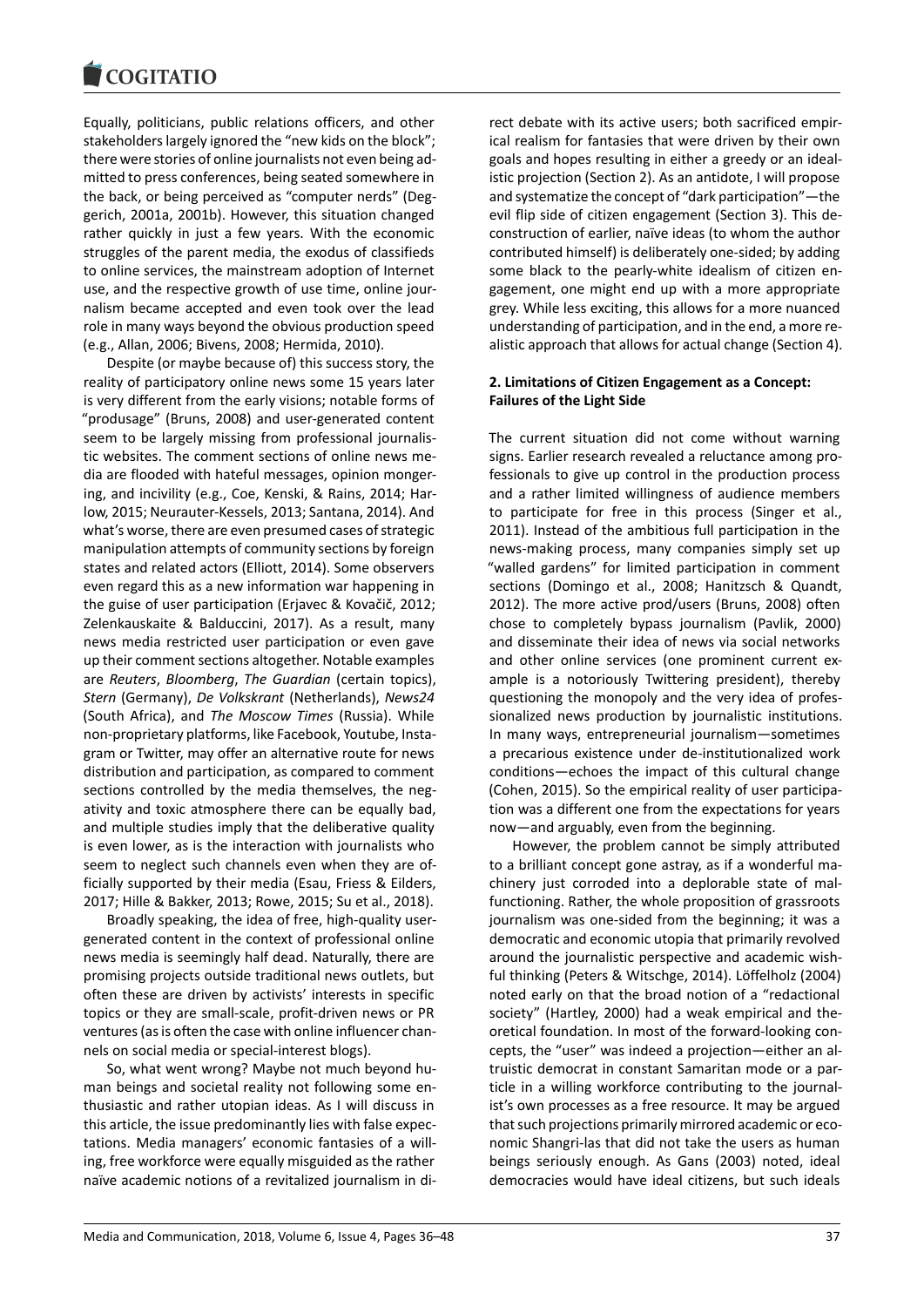#### COULTAIN

are meant to set societal goals, and therefore, remain intentionally simplistic. Actual (i.e., "real") societal life is much more complex (Gans, 2003), and most citizens are not motivated to fulfil the democratic ideal per se by gratuitously helping journalists inform their fellow citizens. It seems rather plausible that many would prefer to do something rather mundane instead (like relaxing after their daily paid work with a cool drink, watching television, meeting with friends etc.). $<sup>1</sup>$ </sup>

However, such common-sense, down-to-earth thinking was not particularly popular in most of the early concepts of user participation in the news-making process; most of them were enthu[si](#page-2-0)astically aiming for the sky. The reasons for this are multifaceted. Some major fallacies of the enthusiastic concepts of the late 1990s and early 2000s were biased observations driven by selfinterest (idealistic or economic), projecting potentials and options as social reality, a rather weak consideration of the psychological and societal basis of human action, a lack of empirical work in concomitance with an abundance of conceptual work, and a disregard of the reasons for the institutionalization and professionalization of journalism.

As noted above, the idealistic bias on the part of academics was, in part, driven by their own interests and hopes regarding a democratic transformation and rejuvenation of journalism. This, perhaps naïve, approach may be also linked to the main protagonists at that time being primarily a younger generation of tech-savvy researchers. In contrast to many of their seniors, they had day-to-day experience with online communication, a more natural approach to computer technology (as they, themselves, were more or less digital natives), and based on their career stage, many were also eager to do things differently. Leaving behind the dusty environment of journalistic dinosaurs in traditional newsrooms and turning towards the dynamic, evolving new animals in the online world was certainly attractive. Also, their focus on the new came quite naturally with a preference for the exceptional over the normal. Their research was abundant in case-study examples of innovative best-practice examples of online news production and user participation and fewer with large-scale overviews of the overall state of the news media business.<sup>2</sup>

The media business' bias was certainly a different one. The fantasies of media managers were economic ones (Domingo et al., 2008; Vujnovic et al., 2010) that regarded the user as a cheapr[es](#page-2-1)ource in the work process, basically producing content like "magic" out of nothing (Quandt, 2011). Naturally, there was an inherent costreduction idea involved here, that is, replacing paid journalists with voluntarily working users. Also, the walled gardens of comment sections were primarily meant as a means to promote customer loyalty, not as place for democratic debate that included both professional journalists and citizens (Singer et al., 2011). It is no wonder that the ideas of "user-generated content" and "participation" discussed in academia resonated well within parts of the industry (albeit for the wrong reasons). To put it more bluntly, while most academics meant "saving journalism" and "strengthening democracy", some media managers heard "saving money" and "strengthening our business".

In addition to this, there was also a certain lemminglike<sup>3</sup> mentality in some media houses; as more and more news outlets introduced comment sections and participatory formats, it became fashionable to do this, and many just did it because everybody else did it. This bandwa[go](#page-2-2)n effect was quite pronounced; not to be left behind and having the appearance of being "modern" was often the primary motivation. This sometimes led to bizarre situations. As a researcher in the field, I was once contacted by an editor of a small publishing house to help them participate in participation. When being asked why they wanted to include user input in the first place, the editor answered (somewhat irritated): "Because the management wants it like that" (Quandt, 2012). I labeled this strategy "something 2.0" back then (Quandt, 2012)—a principle that probably could be transferred to "anything x.0" even today.

The rather different goals notwithstanding, both approaches, by academia and the industry, were equally confusing technological options and economic potential with social reality. The differentiation between these (and the analysis of their complex interplay) is probably one of the most fundamental ideas of science and technology studies (STS), but their equalization remains a common mistake. The fallacy of confusing options with social realities is not just bound to technological innovations, though it runs deeper and is connected to a general perspective on human beings. Indeed, even in the early works of moral and political philosophy, it has been argued that there are reasons why societies come into existence and why people participate in larger, organized contexts. Centuries of this work led to the conclusion that participation does not automatically come free of charge, but is motivated by specific human interests and qualities and framed by the necessities of growing social structures. The darker view in the tradition of Hobbes' (1651/2008) Leviathan paints a self-

 $1$  This comment is not meant to downplay the considerable motivation of citizens to contribute to social causes, charity, welfare organizations etc.; however, there are significant differences of such activities to working for free for (mostly) profit-driven news organizations. One may also argue that such activities are much more "tangible" and the beneficial effects less abstract than "saving democracy through participation in journalism".

<span id="page-2-0"></span><sup>&</sup>lt;sup>2</sup> An example of such case-oriented approaches can be found in the two edited books by Paterson and Domingo on online newsroom ethnographies (Paterson & Domingo, 2008; Domingo & Paterson, 2011). These two books were significant in developing the field of ethnographic research, so this is not at all meant as a criticism of *their* approach (full disclosure: I even contributed a study to Paterson & Domingo, 2008). On the contrary; the argument here is rather a criticism of what is *not* there or at least lacking, that is, more critical work putting such approaches to innovation in journalism into perspective, thus balancing that period's work more.

<span id="page-2-2"></span><span id="page-2-1"></span> $3$  This expression is borrowed from a reviewer comment and was included here as it mirrors my own experiences with industry contacts during that time quite well.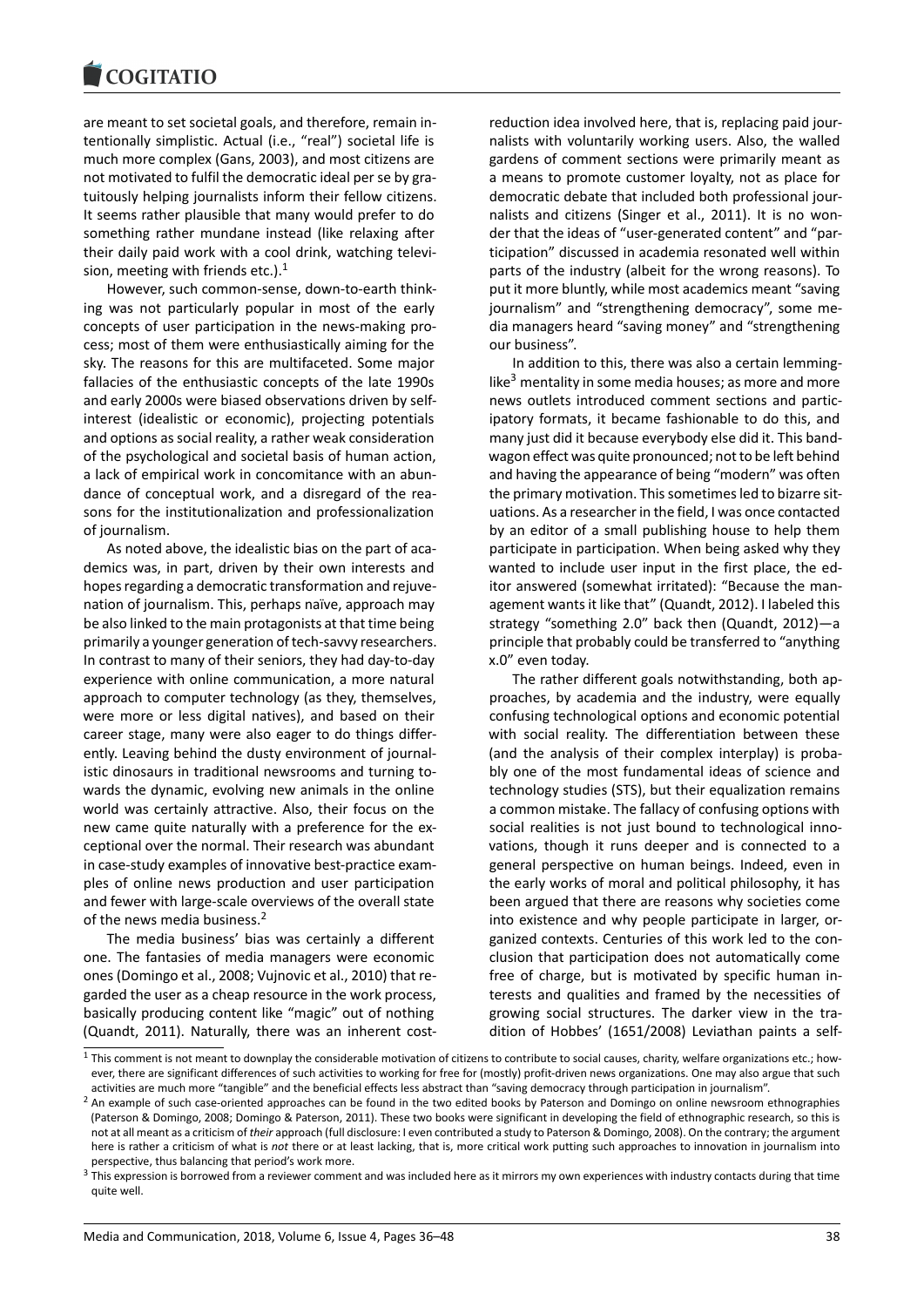ish, interest-driven, and competitive picture of humans in their natural state with the societal rules and structures being borne out of "cold" reason and resulting in submission to authority. Rousseau's (1762/2018) Social Contract paints a much more positive image of the natural human state—peaceful, empathic, free, and noncompetitive—and acknowledges the realities of evolving societies, but it aims for an idealized democracy beyond the corruption of social realities. One could argue that many researchers (perhaps unknowingly) followed Rousseau's ideals in their concepts of participation, hoping that citizens would be intrinsically motivated, as if they were still in an idealized natural state. Interestingly enough, even the economic fantasies of media managers seemed to take participation as an intrinsic value for granted, which is somewhat ironic considering that economic thinking is often firmly rooted in a concept of humans as primarily competitive and selfish.

However, one does not have to follow the darker Hobbesian idea (or indeed, refer to moral philosophy at all) to realize that there is a difference between an idealized human condition and social reality. Various factors influence the news-production process, and the enthusiastic approach to online participation reduced this to the technological potential of users taking part in the process (Domingo et al., 2008) and somehow freeing them from the one-sided production of traditional journalism. However, that process is not just a result of technological necessity, but, on a structural level, of labor organization, and on a personal level, of motivation; so there are many reasons why not everybody can or should be a journalist.

Indeed, as noted above, the idea of user participation was neither acknowledging the value of professionalization enough (actually, it very much opposed it) nor did it consider the results of psychological research on motivation. The inner urge to participate in the public debate (Bowman & Willis, 2003; Deuze, Bruns, & Neuberger, 2007), that is, to provide commercially operating news media with free content, was taken for granted based on the assumption as a quasi-requirement for the citizen of modern society—aka "our democratic duty."<sup>4</sup> As a result, crucial questions did not receive enough attention: did many people show an urgent and obvious interest in news production? Why should users actually contribute something to professional news media, an[d](#page-3-0) what incentive would drive them to actually do this? Or, more bluntly put: why should anybody want to be a "citizen journalist"? The answers might have been quite different from the enthusiastic theoretical concepts. Actually, participation of a majority of the citizens simply for intrinsic reasons might have been highly unlikely, and external incentives were lacking or half-heartedly implemented (like a gamification of participation via rank systems). The lack of interest in user motivations in the early 2000s may be partially explained by the fact that most of the researchers in that particular field had a background in journalism research or even practical journalism; in many cases, their focus was still on the journalists and news media organizations with user-generated content becoming a part of that context (i.e., a notable resource in the production process that was still very much intact) (Domingo et al., 2008). This is actually inherent in the term "citizen journalist"; that is, it was thought that the people would become lay journalists and therefore assimilate into the system. This stands in stark contrast to the work of media effects researchers some ten years later where information sharing via social media is primarily conceptualized as a form of "private" online behavior and not as a form of public "news production" (often not being much different from what was discussed a decade before, except that it is happening in a different context, i.e., social media vs. legacy news media).

The sometimes rather broad re-conceptualizations of journalism were not backed up by empirical proof in most cases. Actually, there was a certain lack of empirical research beyond individual case analyses, especially in the early years of the development. As mentioned above, the initial focus on case studies and "outstanding" best-practice examples pronounced the extreme, neglecting the (potentially boring, but more prevalent) normal. One may still argue that in the beginning of a development, a heightened interest in the avant-garde is crucial to understand change. However, if such a nucleus of change is not contrasted with the overall state of the field, one might misinterpret innovations and their relevance (as a standard of comparison is missing). Indeed, some larger studies in the subsequent years cast doubt on the acceptance of user participation in news media and the motivation of users to contribute anything beyond comments (Karlsson, Bergström, Clerwall, & Fast, 2015; Nielsen, 2014; Singer et al., 2011). At least in some countries, the journalists themselves were very skeptical about the usefulness of user contributions and their participation in online forums. Some were even doubtful of the citizens' principal potential to produce meaningful content (Singer et al., 2011).

On the one hand, one may perceive this as protectionism and a defensive reaction to the new competition with low- or non-paid workers. On the other hand, there are reasons for the existence of institutionalized journalism and why a profession usually is not only paid for, but also requires some form of qualification and skill. While the access to journalism does not depend on a formal qualification in many countries, there is vocational training on the job or even academic training available that teaches and reflects the rules and skillsets developed over the centuries as part of the profession. The

<span id="page-3-0"></span><sup>&</sup>lt;sup>4</sup> The more recent concept of "reciprocal journalism" by Lewis, Holton and Coddington (2014) gives some alternative answers on a conceptual level. Again, the perspective here is structural rather than individual or motivational, but it acknowledges the benefit for users and followers and therefore does not reduce the analysis to a one-sided perspective on the (professional) production side. As Lewis (2015) pointed out, reciprocity can be also negative and anti-social—an argument that resonates well with the ideas discussed here.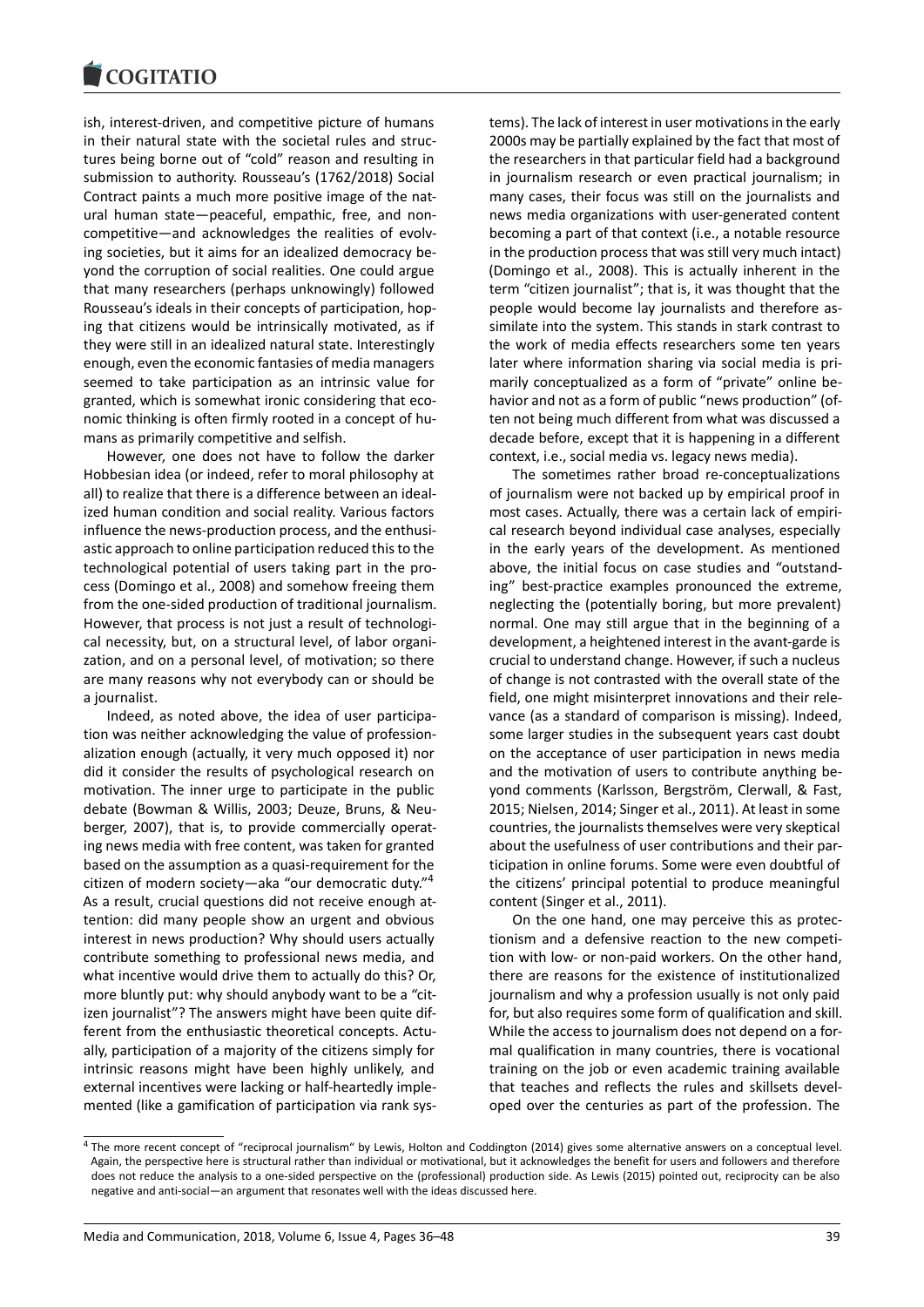#### COQUIATIO

idea that journalism only requires specific personal qualifications was rejected by research long ago (Weaver & Gray, 1980), so it's hardly surprising that untrained laymen (citizen journalists) may not contribute polished material that is ready for publication even if they are motivated to do so. This lack of ability, not simply motivation, was part of the discussion about participation early on (Singer et al., 2011). Some media just expected citizens to participate in the form of delivering raw material such as information on events, photos, eye-witness accounts, and feedback. In addition to individual qualifications necessary to do the job, professionalization also means institutionalization. The process of news production typically requires various skills, so the division of work plus a corresponding specialization is a natural result of growing news businesses; it's no wonder research revealed that in online journalism, specific work routines and production roles were quickly established on the basis of necessities and the logic of efficient work practices (Quandt, 2005). Similar processes were happening in blog-based, independent news outlets. Often these started as oneor few-person businesses, but with growth and success, they reinvented typical work routines of more traditional media houses and implemented horizontal and vertical differentiation.

In short, the enthusiastic concepts of citizen participation in the news-making process were partially shortsighted and ignored some framework conditions of professional, journalistic production processes, sometimes by virtue of idealism and sometimes due to an underestimation of the complex interplay of individual, structural, and social processes. However, hindsight is easier than foresight: The criticism here is based on retrospect, which always has the benefit of knowing the results, as well as the process that led to it. And while the concept of intrinsically motivated citizen participation might have been naïve, it was certainly important to initiate a discussion about the potential of innovative forms of news production and the importance of re-connecting journalism with the public. The subsequent debates on journalistic responsibility and community orientation were important to reveal issues of *déformation professionelle* and journalistic arrogance and can be regarded as part of a healthy re-calibration process.

There is a next step in this debate, though, and it somewhat turns the previous argument and perspective completely upside down. Lately, there is empirical and theoretical insight that points to quite successful forms of participation (at least from the perspective of the participants). However, these are not motivated by a belief in the democratic necessity of journalistic news production or an idealized citizen. On the contrary, they are often rooted in rather sinister motives and anti-democratic worldviews of the participating actors. In contrast to what was described above, these actors are often highly motivated and organized, so they actually have clear reasons to engage in "information" and "news" production.

### **3. Dark Participation: Concept and Systematization**

The bleak flip side to the utopian concept of selfless participation in a redactional society (Hartley, 2000) as outlined above, could be called "dark participation". As research has revealed, this type of participation seems to be growing parallel to the recent wave of populism in Western democracies (Jouët, 2018; Manucci & Weber, 2017; Meltzer, 2014). Instead of positive, or at least neutral, contributions to the news-making processes, it is characterized by negative, selfish or even deeply sinister contributions such as "trolling" (Coles & West, 2016; Mihaylov & Nakov, 2016), strategic "piggy-backing" on journalistic reputation, and large-scale disinformation in uncontrolled news environments (Aro, 2016; Coe et al., 2014; Muddiman & Stroud, 2017). But why is that so? In parallel to the question regarding the "enthusiastic" participation model, one might ask more specifically: why does a non-professional actor with malevolent motives want to participate in the news-making process? And who are these alleged "citizens"?

In the following, I will sketch some initial cases that may hint at plausible answers before systematizing the concept of dark participation further. The examples that could be labelled dark participation range from misinformation and hate campaigns to individual trolling and cyberbullying. Many of these have been subject to recent public debate.

In 2014, *The Guardian* publicly announced that they found a high number of strategically placed, manipulative user posts in their comment sections. Throughout the Ukrainian crisis, the level of pro-Russian posts seemed to be disproportional, and there was evidence that linked these posts to the Russian government, or at least their support groups (Elliott, 2014). The work of pro-Russian "web brigades" or "troll armies" was observed early on (Franke & Pallin, 2012; Kelly et al., 2012; Sanovich, 2017; Shakarian, 2011), and the actions of the St. Petersburg based Internet Research Agency basically an organized troll farm—received broad attention after being exposed by Western journalists (Walker, 2015). The aim of these "participators" was to influence the Western public and (potentially) the journalists, according to the Russian state goals, in other words, basically a form of covert political propaganda. However, the Internet Research Agency is certainly not the only notable case; the list of similar examples is long (Erjavec & Kovačič, 2012; Zelenkauskaite & Balduccini, 2017) as is the list of presumed actors and groups (Weedon, Nuland, & Stamos, 2017), ranging from state propagandists and political extremists to religious groups and conspiracy theorists all over the globe (see also Quandt & Festl, 2017). Misinformation and propaganda can also take the form of hate campaigns that attack specific groups or individuals that symbolize these groups (Quandt & Festl, 2017).

There are also many cases where misinformation has been spread via social networks and short messaging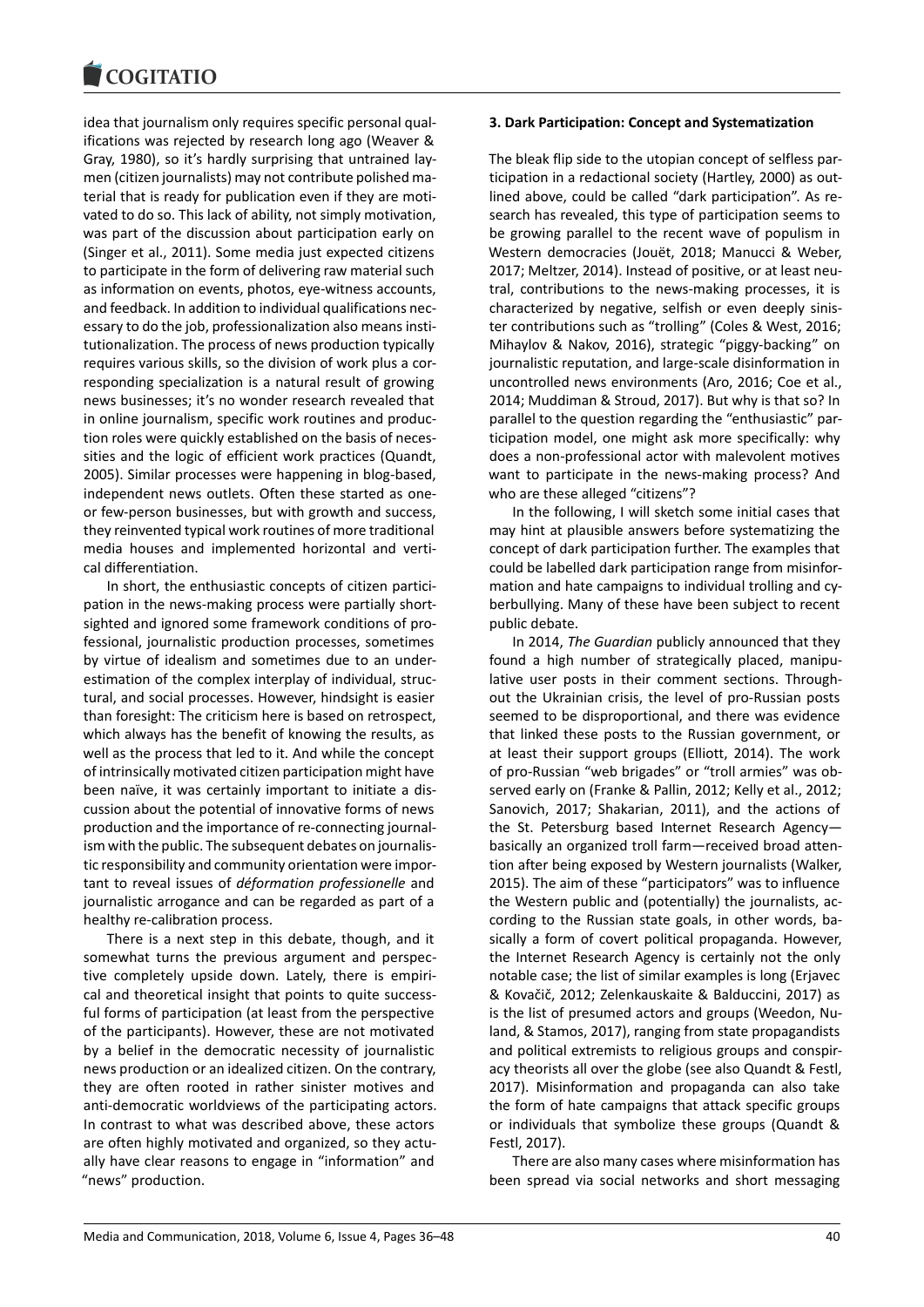#### COQUIATIO

services (especially Twitter) either as "fake news" that was published under the name of news media (Allcott & Gentzkow, 2017; Murtha, 2016) or as information intended to be picked up by media as genuine eye-witness reports or user opinions (Ellis, 2017; Gowen & Bearak, 2017). Sneaking fake information into journalism by imitating trusted or innocent sources is a well-known propaganda strategy (Jowett & O'Donnell, 2012) and can be seen as a particularly sinister form of dark participation. The originators plant false or misleading information and abuse the public's trust in journalistic brands. In addition to the potential impact when successfully manipulating journalists and getting their message into the news, the originators also cover their tracks and become invisible to outside observers.

Beyond these forms of obviously strategic, manipulative participation, there are also some reports of genuine trolling and bullying via comment sections. The motivations of forum trolls (Cheng, Bernstein, Danescu-Niculescu-Mizil, & Leskovec, 2017) have not received much attention in journalism research, but there are some revealing reports on individual cases (as an example, see Steppat, 2014). These paint the picture of angry, malevolent participants who project their personal issues and a general hatred for fellow human beings or "the system" onto others with a grim will to stir up forum debates. Also, trolling seems to be sometimes motivated by the simple enjoyment of causing turmoil and seeing others react to aggressive or nonsensical posts (Buckels, Trapnell, & Paulhus, 2014). In addition to this, forums are sometimes the scene of targeted bullying. In contrast to trolling, cyberbullying is "intended to harass an 'inferior' victim"; it is "an intentional and deliberate act" that happens "more than once" and is directed "against a physically or socially inferior victim" (Festl & Quandt, 2017, p. 329; see also Smith, Mahdavi, Carvalho, Fisher, & Russell, 2008; Tokunaga, 2010). Unsurprisingly, there are no clear boundaries between trolling and cyberbullying. However, while trolls sometimes attack other forum members in their "arguments", their actions do not repeatedly target one specific individual in order to harass that person; their primary goal is to cause trouble. Both of these types of dark participation can be differentiated from the above mentioned strategic forms of cyber hate, which are:

Typically embedded in the actions of larger, more enduring hate movements or hate campaigns…and…targeted at whole groups defined by criteria such as race, ethnicity, gender, religion, and so on—and (mostly) not at single victims or at singular events. (Quandt & Festl, 2017, p. 336)

In contrast to trolling and bullying, strategic manipulation "serves an ideological, political, or religious goal" (Quandt & Festl, 2017, p. 338), so if individuals are attacked, they typically "stand for" a target group or an opposing principle (i.e., they signify "the enemy").

These examples point to the comment sections as a central target of dark participation. There are reasons for this; the comment sections are a good object of manipulation and hate because they basically offer an already established, large audience "for free" for strategic agitators and trolls. The environment also has the blessing of an established news source; that is, dark participators benefit from the media brand and the environment it offers. Also, due to the closure of the journalistic process to very limited walled gardens of user debate, the comment sections are often the only directly accessible step of the production chain (Singer et al., 2011). Some indirect influence can also be exerted by feeding tampered material to online media under the disguise of ordinary citizens or eye witnesses (as noted above), but depending on the level of fact checking, this might be a more difficult route.

Similar to the comment sections, malevolent participators might invade social media channels providing news items. Shared content on Facebook, Twitter, YouTube, etc. is subject to comparable "dark" commenting strategies, and in many ways, the situation is worse there because the news originators cannot exert the same level of control as in their own proprietary comment sections. Additionally, social media channels often give access to all levels of the production chain (as described in Singer et al., 2011) offering the option to publish news pieces without the involvement of professional journalists, therefore fully bypassing legacy media, or to release fake news or manipulated news pieces under the name of professional journalists and established media (Quandt, Frischlich, Boberg, & Schatto-Eckrodt, in press).

Through the above examples (misinformation, hate campaigns, trolling, cyberbullying), the shape and focal areas of dark participation become roughly visible. However, it is important to explore the concept beyond the idiosyncrasies of the individual case examples in order to not fall into the same trap as the primarily case driven "enthusiastic" research on participation. Therefore, in the following, I would like to dissect the variants of dark participation in more detail by differentiating several main dimensions: (a) wicked *actors*, (b) sinister *motives and reasons for participation*, (c) despicable *objects/targets*, (d) intended *audience(s)*, and (e) nefarious *processes/actions* (Figure 1). Such a systematic approach provides an understanding of the huge variety and differences in various phenomena that fall into the category of dark participation. While exploring these dimensions, I will also briefly discuss some of the knowledge we already have on them (albeit some of the findings are, indeed, still limited).

## *3.1. Actors*

As indicated by the above case examples, actors of dark participation vary from individuals and organized groups to synchronized movements (and corresponding larger groups). Individual actors may be single trolls or hate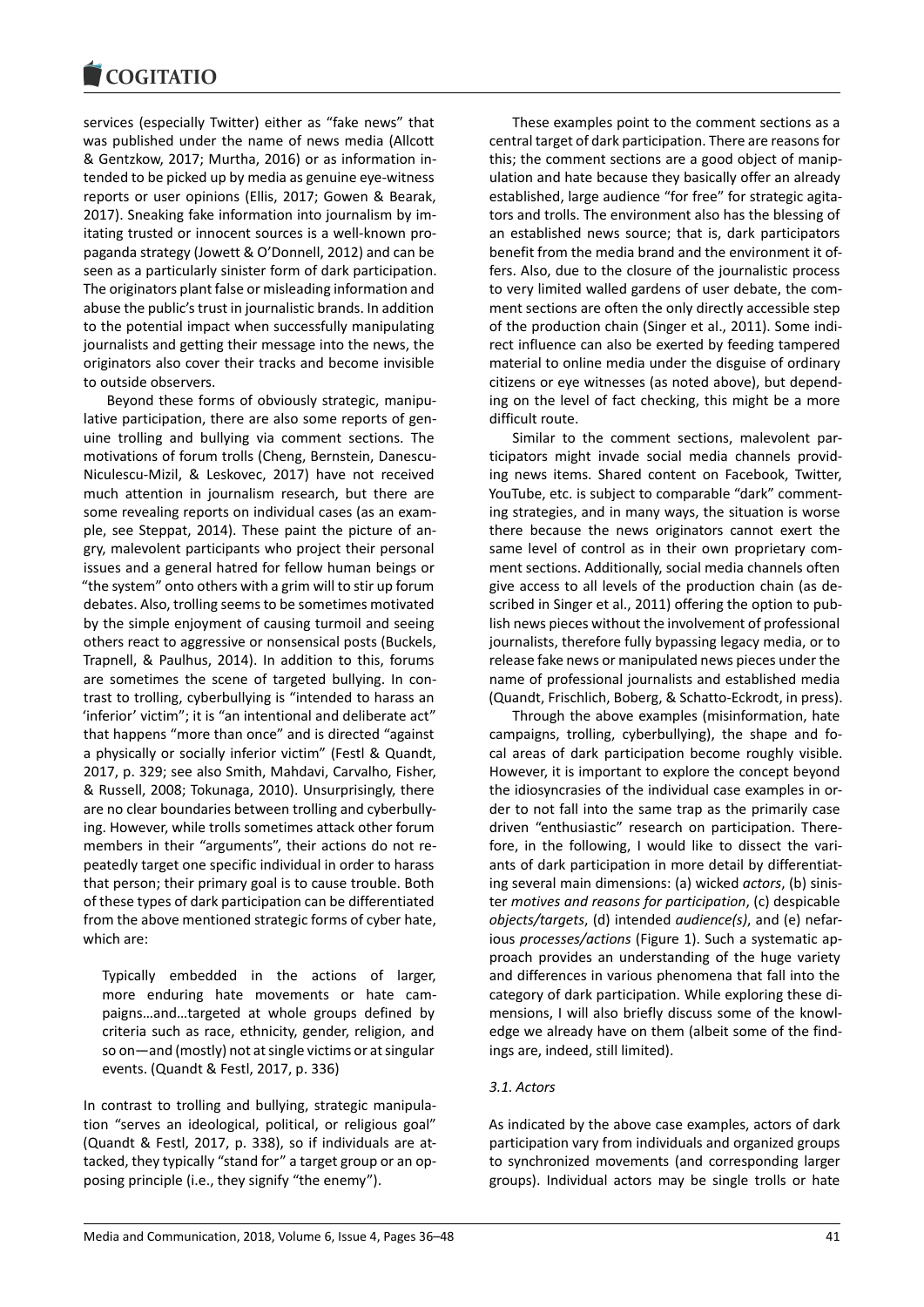

**Figure 1.** Variants of dark participation.

mongers with varying backgrounds, motivations, and participation behaviors that may be idiosyncratic (as they are rooted in the respective person's biography and circumstance). Still, there are specific types of individual trolls; some are obviously using hate postings to compensate for personal discontent (Steppat, 2014), while others appear to find it satisfying to stir up trouble or manipulate others (Buckels et al., 2014). The typical Internet troll is thought to be a single "lone wolf" (Steppat, 2014), but especially, "fun trolling" might not be as misanthropic as "hate trolling", and therefore, it is also open to group behavior. Such small groups of actors are also not uncommon as perpetrators in cyberbullying. A cooperation principle, including active bullies and supportive audience members (Festl & Quandt, 2017), is inherent to many bullying constellations with the perpetrator group being united by the joint action against specific targets. Joint action in various forms of dark participation also extends to larger groups that can be described as part of a political, religious, or ideological movement. Manipulative forms of participation in online forums are often strategically planned and synchronized. The above-mentioned actions of Russian propaganda brigades, but also of various other covert state agencies, right-wing populists, or conspiracy theorists are usually not simple coincidence (Gorwa, 2017; King, Pan, & Roberts, 2017; Pingaud & Sauer, 2016). They follow a specific sequence and logic, apply well-calculated messages that serve a specific goal, and are not as unpredictable as individual trolls.

## *3.2. Reasons and Motives*

The motives and reasons for dark participation vary notably with the actor groups. Individuals are plausibly more prone to something that might be labeled "authentic" evil attacks; that is, their actions are morally bad and driven by genuine personal hate for others or the sheer pleasure of making others suffer (Craker & March, 2016; Erjavec & Kovačič, 2012). In contrast to a planned

group action, such attacks do not follow a rational logic, and from the outside, they may appear random, affective, and/or psychotic. Other forms of dark participation are much more controlled or planned; the reasons may still be situational or short term in some cases, but they are following specific tactics (as is the case with some instances of bullying) (Festl & Quandt, 2017). Large scale manipulation campaigns are strategic by definition, and while such forms are often particularly sinister, they still apply a rational (cold) logic and process (Quandt & Festl, 2017). Organized hate speech in online forums applies demeaning language intentionally, and hate in this context is not to be confused with situational rage (although it seems to be emotionally loaded, which is part of a strategy to appeal to specific target groups).

## *3.3. Objects and Targets*

The objects and targets of both mis/disinformation and negative/covert comments have to be discerned from the intended audience(s) of dark participation. Depending on the motives of wicked actors, the objects can be normal topics of reporting or hand-picked targets (like political or societal representatives that are exemplary for a despicable group or principle). Trolls and manipulators may attack specific articles or topics, and they can also divert content-driven hate to actors mentioned in the article or the journalists themselves. A typical example of this is the behavior of right-wing commenters who target articles on refugees (Devlin & Grant, 2017; Toepfl & Piwoni, 2017), and depending on the article's tone, also attack the journalists as being responsible for the content and its tone. In Germany, this basic principle was generalized in the form of the *Lügenpresse* (press of liars) accusation, especially advanced by the right-wing, anti-Islam and anti-refugee movement, PEGIDA (see also Quandt et al., in press). Here, the press and journalism in general became representative of an adverse system and the intended target of the negativity.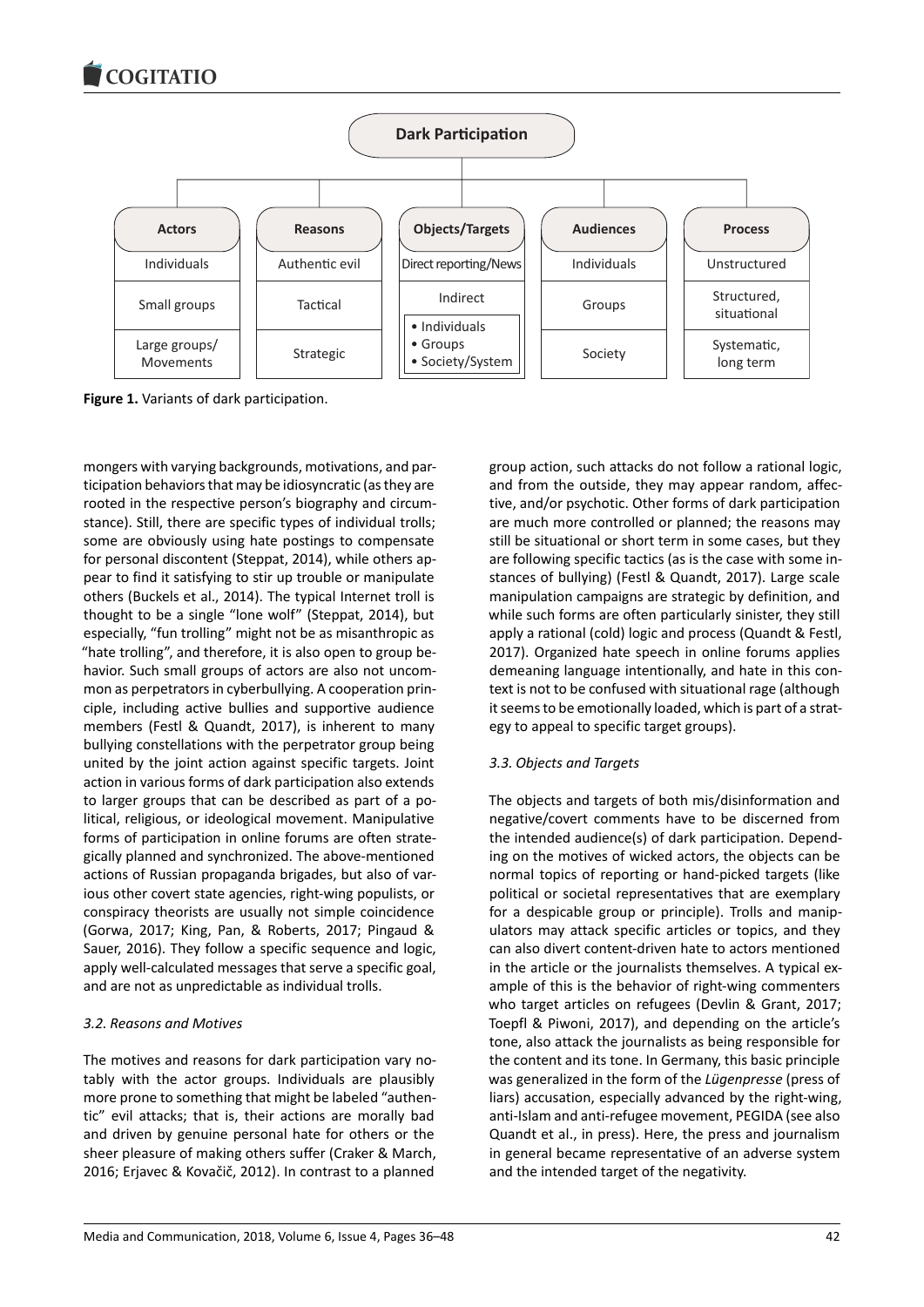### *3.4. Audiences*

The intended audience is often different from targeted persons or groups, and again, can range from individuals to groups to whole societies (see also Quandt & Festl, 2017). A typical example is forum participation by strategic actors. They first criticize an article (let's say, in the case of the Russian web brigades, a piece on Putin published in a German web magazine), transfer the criticism to the journalist as originator (claiming that her/his reporting was biased), and then escalate this to a systemic level (insinuating that this is typical for biased reporting on Russia in Germany).<sup>5</sup> So the direct, initial target is the article itself, but then it is diverted to indirect targets (journalists, the media, the system). However, the intended audience of such posts may be different from the targets. It could be the [ot](#page-7-0)her forum participants, as part of the respective population and potential multiplicators, but also the journalists themselves (by giving them the impression that their reporting is not in line with their audience's perceptions and wishes) or maybe even third parties (who might hear about the user reactions from media reports). The effects of such forms of dark participation may be slow and indirect, following the "constant dripping wears away a stone" principle (Stelzenmüller, 2017), but they may affect whole societies as the intended audience. Here, one goal is potentially changing the reference system of what can and should be said in a society, and the framing of these discussions (i.e., in the long term, a societal norm shift).

## *3.5. Process*

From the previous points, it is apparent that there are varying strategies when it comes to the processes of dark participation, from single, limited events to longterm strategies of subversion, in line with the underlying motives of the actors, the targeted objects, and the intended audiences. Individual hate trolling as an unpredictable series of psychotic outbreaks may be unstructured and random, whereas tactically motivated interventions are typically structured, but still bound by the specifics of the situation. Strategic forms of dark participation, on the other hand, are systematic and long-term processes. Feeding journalists tampered information or influencing forum participations according to one's own ideology may require advance planning, careful execution, and repetition to achieve the strategic goals (Marwick & Lewis, 2017).

This very brief differentiation of the most relevant dimensions and variants of dark participation hints at a large variety of phenomena that may be grouped under that label. Obviously, there are cognate concepts, like disinfor-

mation, propaganda, and populism (Jowett & O'Donnell, 2012) or fake news (Rubin, Chen, & Conroy, 2015), but these are linked to different academic debates and perspectives. In this article, I deliberately focused the phenomena through the lens of participation, that is, "taking part in something else" such as the news production process, and I did so to contrast the dark side with the enthusiastic debate. It should have become apparent by now that the potential for dark participation is enormous and that there is also empirical proof that it may be quite successful, with intrinsically motivated actors eager to participate and contribute (but just not in the way journalism researchers dreamt of).

In contrast to the enthusiastic concepts of participation, the question, "why would anyone want to participate?" is much easier to answer for dark participation. The former was (at least implicitly) relying on the average user as an idealized democratic citizen who is willing to contribute for a higher good and out of an intrinsic motivation—an assumption that has obvious flaws under real life conditions. The latter does not rely on an idealistic general audience as participators, but is driven by very particular, often selfish interests of specific individuals and groups. The dark participators have extreme ideas and messages, and they try to get these out into the public with missionary zeal and by any means necessary. So while the enthusiastic concept of participation expected exceptional motivation from the normal audience, dark participation merely assumes motivated exceptions from the norm. As such a requirement for the concept is easily met, the future for dark participation is, paradoxically, bright.

## **4. Beyond Doom and Gloom: Save Journalism, Save the World?**

Hateful comments, manipulation of forums, and fabricated information seem to be common features of user participation in the news-making process these days. These and other variants of dark participation are apparently on the rise. While journalism researchers in the 1990s and 2000s enthusiastically hoped for a rejuvenation of journalism and a strengthening of democracy by means of citizen participation in a positive and civil debate, anecdotal evidence and empirical research have pointed in exactly the opposite direction recently (Gardiner et al., 2016; Karlsson et al., 2015; Rowe, 2015; Su et al., 2018). As a result, some media limit their options of participation to the walled gardens of user comments, filter and moderate user posts, or install fact-checking units to double and triple analyze user-generated content for authenticity (Newman, 2017; Santana, 2016; Wolfgang, 2018)—a seemingly desperate attempt at putting the genie back into the bottle. Indeed, the situation seems

<span id="page-7-0"></span><sup>5</sup> This example is not a hypothetical one; it was communicated to a research team on web-based propaganda where I serve as one of the PIs (http://www.propstop.de/?lang=en), actually by *several* directly affected journalists. So it seems to be a common observation, and not just an individual case. However, the journalists reported many more comparable cases, by various actors, and not just the Russian web brigades; one has to be careful to not attribute this to a single group or nation.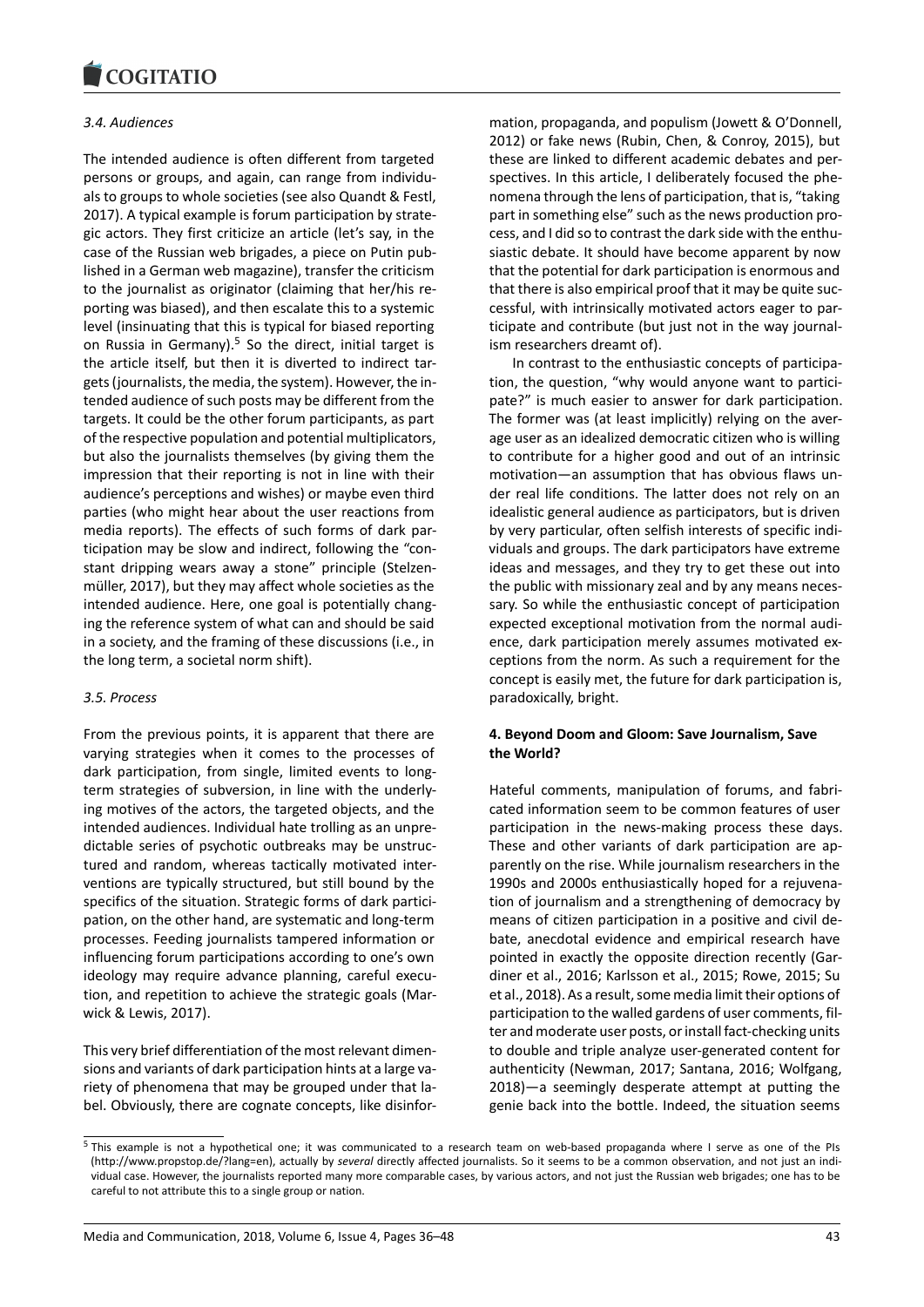### COQUIATIO

to be grim, and many observers these days note that the Internet has become an unfriendly and hostile place (Rainie, Anderson, & Albright, 2017) that is full of hate and fake news (Lazer et al., 2018; Seely, 2018); positive participation sometimes looks like lost cause.

Given my ruthless criticism of early participation research at the beginning of this article, you might think that this assessment actually suits me as the author of a personal vendetta piece. Indeed, this article has been, in part, a very personal reckoning with earlier work on participation. I myself contributed to the enthusiastic debate on "saving journalism" through citizen participation and new online concepts. As noted, this idealistic perspective was well intended, but partially misguided and naïve. By introducing the concept of dark participation, I tried to show that there is a large variety of participation behaviors that are evil, malevolent, and destructive—at least if one believes in the value of democracy and free, impartial information flow. The examples and systematization paralleled previous analyses of positive options, but completely flipped them around (Domingo et al., 2008; Quandt, 2011; Singer et al., 2011). This was an intentional deconstruction.

If you now believe that the future is all doom and gloom, then you have stepped into a trap I intentionally set.

The examples of dark participation point to urgent issues of current online communication and news processes, and there is sufficient proof that these issues are more than serious. Without any doubt, it is highly necessary to research them. However, the current wave of apocalyptic analyses of media and society are partially born out of the same fallacies that plagued the early enthusiastic approaches. Again, researchers want to "save something important, a societal institution that seems to be falling apart both economically and democratically" (as noted in the very beginning of this piece); the difference now is that they are focusing on the many diabolic problems and not a messianic solution (which are, ironically, the two sides of the very same coin—participation). Science has fads that come in waves, and with the disappointment regarding earlier concepts and hopes, researchers again feel that these earlier ideas were stuck in crystallized traditions. Positive forms of participation now seem awfully outdated, and the many threats of online communication are the latest and, seemingly, the most important trend.

The issue here is not the (most relevant) topic of dark participation itself, but a growing lopsidedness that repeats the earlier failings in approach, just with an inversed object of interest. One has to wonder, if there are, again, "biased observations driven by self-interests, projecting potentials and options as social reality, a rather weak consideration of the psychological and societal basis of human action, a lack of empirical work in concomitance with an abundance of conceptual work, and a disregard of the reasons for the institutionalization and professionalization of journalism" (to quote the ruthless reckoning in Section 2)?

Indeed, when looking at certain current obsessions with fake news, populism, and hate, one may be inclined to answer at least some of these questions with a "yes" maybe a conditional one, but still a "yes." Some of the current wave of research on hate speech in user comments, Twitter manipulation, or online propaganda consistently fails to offer a benchmark on how relevant these cases are in relation to the overall information flow. By pointing out that thousands or even millions of tweets are without a factual basis, they do not prove much beyond common knowledge; and with extremely low usage numbers in some countries, even millions of tweets are basically read by negligible fragments of the public. Similarly, research on the impact of bots and fake profiles often projects the potentials and options as social reality. Many of the studies in the field primarily offer casestudy examples, and even concrete numbers on the percentage of social bots and fake profiles in specific comment sections or social media channels do not give a scale for their actual effect on society. Once again, media and communication research must be careful that it is not taking the exception as the rule.

I hope that you do not take this the wrong way. These types of research are important, even essential, as are other analyses of dark participation<sup>6</sup>, and they help us in understanding societal changes under the conditions of an increasingly "total" media logic. However, as researchers, we should be careful to not make the exact same mistakes over and over a[ga](#page-8-0)in. To basically follow the earlier path of research, but in a reversed logic, would mean throwing the baby out with the bathwater.

Journalism and the world as we know it are not saved by academic enthusiasm alone; neither are they destroyed by scientific (and public) doom and gloom. What the discussion on participatory journalism—and indeed, the role of news in a technologically and socially changed world—needs is more balance. A normalization of the debate and maturity beyond uni-polar depictions of the world is essential. As such, the concept of dark participation introduced here was, indeed, part of a trick argument. At first, it just reveals that there is a bleak flipside to the enthusiastic concept of participation, but it is certainly not meant to simply replace it or to replicate the basic principle just by coloring it black. Indeed, the recent public and academic outcry against a decline of culture (Anderson, Yeo, Brossard, Scheufele, & Xenos, 2018; Burkeman, 2017) is potentially as misguided as the naïve enthusiastic embrace of citizen participation was.

I would argue that a future agenda for the research on participation must accept and include both perspectives, light and dark, and it needs to offer clearer benchmarks on the societal relevance of both phenomena and everything in between. Forms of participation, either

<span id="page-8-0"></span><sup>6</sup> And indeed, I have to fully disclose that I also contributed to *this* discussion with more recent research on propaganda and populism, also in user comments and participatory formats, and its impact on journalism. Another *mea culpa* may be necessary at a later point of time.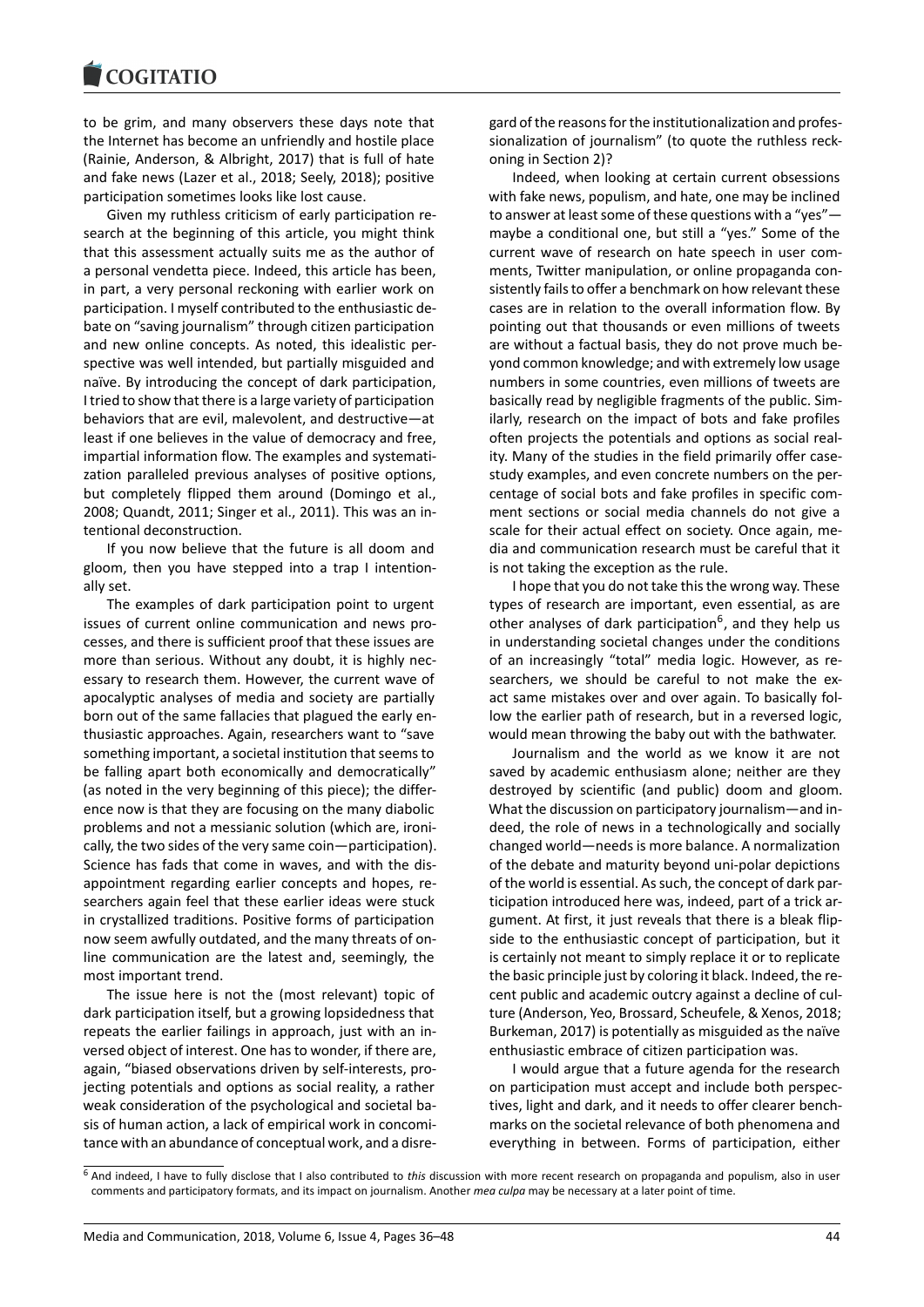### **COMMITMENT**

helpful or destructive, should not only be studied as detached cases, extreme exceptions, or mere potential but also as notable factors in the crucial information flow of societies. This would require the development of integrative theories on the conditions of participation that are neither driven by wishful thinking nor doom and gloom. Therefore, what we need in the debate is another stage of development beyond simple black and white—a more realistic and healthy debate that reflects human and social life in all its glorious shades of grey.

## **Acknowledgments**

I would like to thank both reviewers and the thematic issue editors for their valuable input and alternative perspective, which helped hone this essay's argument. Furthermore, I would like to thank Niels Göran Mede for his help in acquiring relevant literature and double-checking references.

## **Conflict of Interests**

The author declares no conflicts of interest.

## **References**

- Allan, S. (2006). *Online news: Journalism and the internet*. Maidenhead: Open University Press.
- Allcott, H., & Gentzkow, M. (2017). Social media and fake news in the 2016 election. *Journal of Economic Perspectives*, *31*(2), 211–236.
- Anderson, A. A., Yeo, S. K., Brossard, D., Scheufele, D. A., & Xenos, M. A. (2018). Toxic talk: How online incivility can undermine perceptions of media. *International Journal of Public Opinion Research*, *30*(1), 156–168.
- Aro, J. (2016). The cyberspace war: Propaganda and trolling as warfare tools. *European View*, *15*(1), 121–132.
- Bivens, R. K. (2008). The Internet, mobile phones and blogging: How new media are transforming traditional journalism. *Journalism Practice*, *2*(1), 113–129.
- Bowman, S., & Willis, C. (2003). *We media: How audiences are shaping the future of news and information*. Reston, VA: The Media Center at the American Press Institute. Retrieved from http://www.hypergene. net/wemedia/download/we\_media.pdf
- Bruns, A. (2008). *Blogs, Wikipedia, Second Life and beyond: From production to produsage*. Pieterlen: Peter Lang.
- Buckels, E. E., Trapnell, P. D., & Paulhus, D. L. (2014). Trolls just want to have fun. *Personality and Individual Differences*, *67*, 97–102.
- Burkeman, O. (2017, November 30). The vortex: Why we are all to blame for the nightmare of online debate. *The Guardian*. Retrieved from https://www. theguardian.com/media/2017/nov/29/vortex-online -political-debate-arguments-trump-brexit
- Cheng, J., Bernstein, M., Danescu-Niculescu-Mizil, C.,

& Leskovec, J. (2017). *Anyone can become a troll: Causes of trolling behavior in online discussions*. Paper presented at The Conference on Computer-Supported Cooperative Work, Portland, OR.

- Coe, K., Kenski, K., & Rains, S. A. (2014). Online and uncivil? Patterns and determinants of incivility in newspaper website comments. *Journal of Communication*, *64*(4), 658–679.
- Cohen, N. S. (2015). Entrepreneurial journalism and the precarious state of media work. *South Atlantic Quarterly*, *114*(3), 513–533.
- Coles, B. A., & West, M. (2016). Weaving the internet together: Imagined communities in newspaper comment threads. *Computers in Human Behavior*, *60*, 44–53.
- Craker, N., & March, E. (2016). The dark side of Facebook®: The Dark Tetrad, negative social potency, and trolling behaviours. *Personality and Individual Differences*, *102*, 79–84.
- Deggerich, M. (2001a, June 21). Gute Seiten, schlechte Zeiten [Good sites, bad times]. *Die Zeit*. Retrieved from http://www.zeit.de/2001/26/200126\_ c-medien-online.xml
- Deggerich, M. (2001b). Igittigitt! [Yuck!] *Medium Magazin*, *1*, 60–61.
- Deuze, M. (2003). The web and its journalisms: Considering the consequences of different types of news media online. *New Media & Society*, *5*(2), 203–230.
- Deuze, M., Bruns, A., & Neuberger, C. (2007). Preparing for an age of participatory news. *Journalism Practice*, *1*(3), 322–338.
- Devlin, A. M., & Grant, C. (2017). The sexually frustrated, the dumb and the libtard traitors: A typology of insults used in the positioning of multiple others in Irish online discourse relating to refugees, asylum seekers, immigrants and migrants. *European Journal of Communication*, *32*(6), 598–613.
- Domingo, D., & Paterson, C. (2011). *Making online news. Volume 2: Newsroom ethnographies in the second decade of Internet journalism*. Pieterlen: Peter Lang.
- Domingo, D., Quandt, T., Heinonen, A., Paulussen, S., Singer, J., & Vujnovic, M. (2008). Participatory journalism practices in the media and beyond: An international comparative study of initiatives in online newspapers. *Journalism Practice*, *2*(3), 326–342.
- Elliott, C. (2014, May 4). The readers' editor on…pro-Russia trolling below the line on Ukraine stories. *The Guardian*. Retrieved from https://www.theguardian. com/commentisfree/2014/may/04/pro-russia-trollsukraine-guardian-online
- Ellis, G. E. (2017, April 30). Inside the conspiracy theory that turned Syria's first responders into terrorists. *Wired*. Retrieved from https://www.wired.com/ 2017/04/white-helmets-conspiracy-theory
- Erjavec, K., & Kovačič, M. P. (2012). "You don't understand, this is a new war!" Analysis of hate speech in news web sites' comments. *Mass Communication and Society*, *15*(6), 899–920.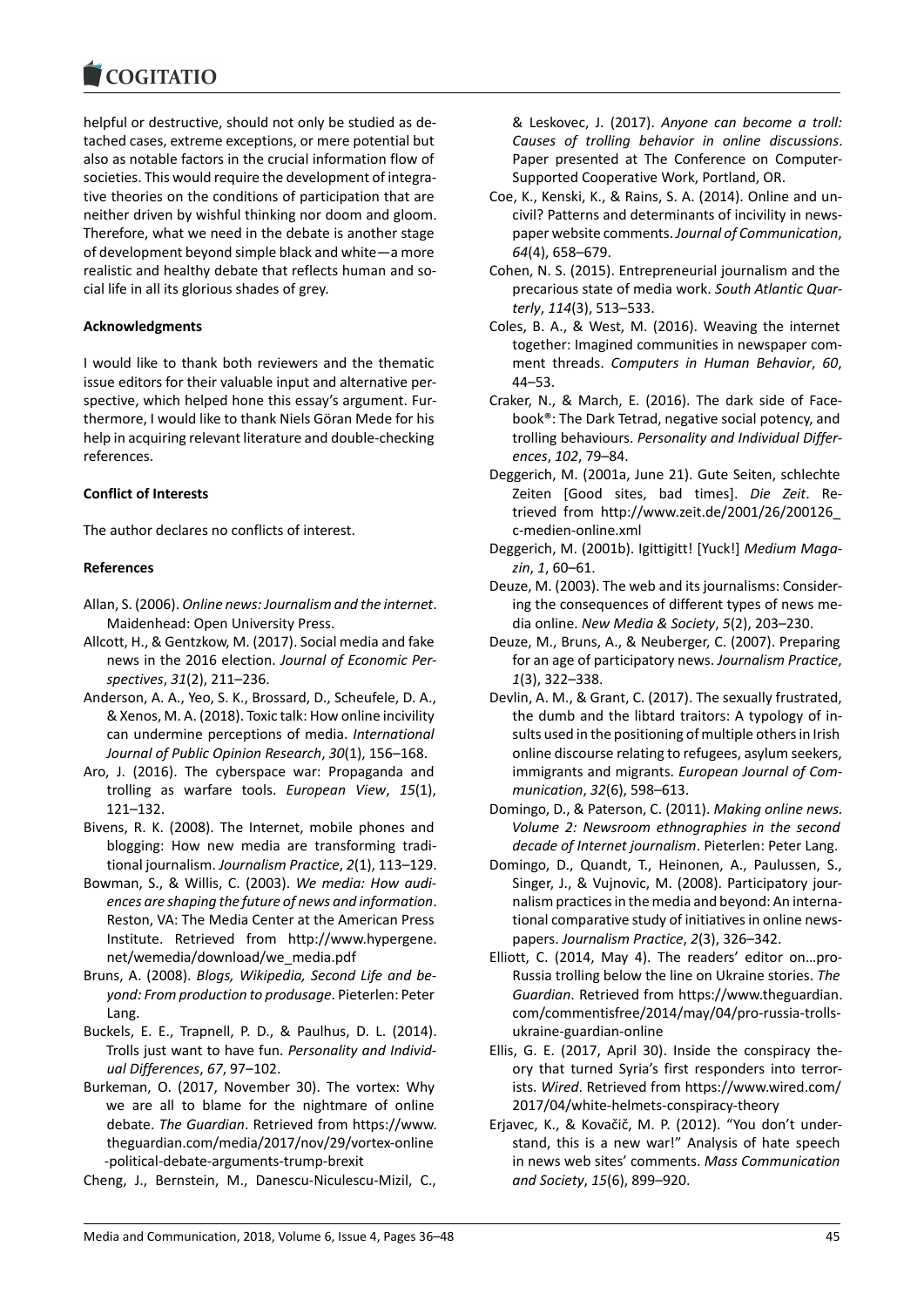#### **COMMITMENT**

- Esau, K., Friess, D., & Eilders, C. (2017). Design matters! An empirical analysis of online deliberation on different news platforms. *Policy & Internet*, *9*(3), 321–342.
- Festl, R., & Quandt, T. (2017). Cyberbullying. In P. Rössler (Ed.), *The international encyclopedia of media effects* (pp. 328–336). Malden: Wiley-Blackwell.
- Franke, U., & Pallin, C. V. (2012, December). *Russian politics and the Internet in 2012* (FOI Report No. FOI-R— 3590—SE). Stockholm, Sweden: Swedish Ministry of Defence. Retrieved from https://www.foi.se/reportsearch/pdf?fileName=D%3A%5CReportSearch%5CFi les%5Cebb043f5-26fc-41be-982bda589398eeb7.pdf
- Gans, H. (2003). *Democracy and the news*. Oxford: Oxford University Press.
- Gardiner, B., Mansfield, M., Anderson, I., Holder, J., Louter, D., & Ulmanu, M. (2016, April 12). The web we want: The dark side of Guardian comments. *The Guardian*. Retrieved from https://www.theguardian. com/technology/2016/apr/12/the-dark-side-of-guard ian-comments
- Gorwa, R. (2017). *Computational propaganda in Poland: False amplifiers and the digital public sphere* (Working Paper 2017.2). Oxford: Project on Computational Propaganda.
- Gowen, A., & Bearak, M. (2017, December 8). Fake news on Facebook fans the flames of hate against the Rohingya in Burma. *The Washington Post*. Retrieved from https://www.washingtonpost.com/2c1fe830 ca1f-11e7-b506-8a10ed11ecf5\_story.html
- Hanitzsch, T., & Quandt, T. (2012). Online journalism in Germany. In E. Siapera & A. Veglis (Eds.), *The handbook of global online journalism* (pp. 429–444). Oxford: Wiley-Blackwell.
- Harlow, S. (2015). Story-chatterers stirring up hate: Racist discourse in reader comments on US newspaper websites. *Howard Journal of Communications*, *26*(1), 21–42.
- Hartley, J. (2000). Communicative democracy in a redactional society: The future of journalism studies. *Journalism*, *1*(1), 39–48.
- Hermida, A. (2010). Twittering the news: The emergence of ambient journalism. *Journalism Practice*, *4*(3), 297–308.
- Hille, S., & Bakker, P. (2013). I like news. Searching for the "Holy Grail" of social media: The use of Facebook by Dutch news media and their audiences. *European Journal of Communication*, *28*(6), 663–680.
- Hobbes, T. (2008). *Leviathan*. Oxford: Oxford University Press. (Original work published 1651)
- Jouët, J. (2018). Revisiting digital news audiences with a political magnifying glass. *Javnost—The Public*, *170*(29), 1–8.
- Jowett, G. S., & O'Donnell, V. (2012). *Propaganda and persuasion* (5th ed.). Los Angeles, CA: Sage.
- Karlsson, M., Bergström, A., Clerwall, C., & Fast, K. (2015). Participatory journalism—The (r)evolution that wasn't: Content and user behavior in Sweden

2007–2013. *Journal of Computer-Mediated Communication*, *20*(3), 295–311.

- Kelly, J., Barash, V., Alexanyan, K., Etling, B., Faris, R., Gasser, U., & Palfrey, J. (2012). *Mapping Russian Twitter* (Berkman Center Research Publication No. 2012– 3). Cambridge, USA: The Berkman Center for Internet & Society at Harvard University. Retrieved from https://cyber.harvard.edu/sites/cyber.law.harvard. edu/files/Mapping\_Russian\_Twitter\_2012.pdf
- King, G., Pan, J., & Roberts, M. E. (2017). How the Chinese government fabricates social media posts for strategic distraction, not engaged argument. *American Political Science Review*, *111*(3), 484–501.
- Lazer, D. M. J., Baum, M. A., Benkler, Y., Berinsky, A. J., Greenhill, K. M., Menczer, F., . . . Zittrain, J. L. (2018). The science of fake news. *Science*, *359*(6380), 1094–1096.
- Lewis, S. C. (2015). Reciprocity as a key concept for social media and society. *Social Media + Society*, *1*(2), 1–2.
- Lewis, S. C., Holton, A. E., & Coddington, M. (2014). Reciprocal journalism. A concept of mutual exchange between journalists and audience. *Journalism and Mass Communication*, *8*, 229–241.
- Löffelholz, M. (2004). Einführung in die Journalismustheorie: Theorien des Journalismus. Eine historische, metatheoretische und synoptische Einführung [Introduction to journalism theory: Theories of journalism. A historic, meta-theoretical and synoptic introduction]. In M. Löffelholz (Ed.), *Theorien des Journalismus. Ein diskursives Handbuch* [Theories of journalism. A discursive handbook] (2nd ed., pp. 17–63). Wiesbaden: VS Verlag für Sozialwissenschaften.
- Manucci, L., & Weber, E. (2017). Why the big picture matters: Political and media populism in Western Europe since the 1970s. *Swiss Political Science Review*, *23*(4), 313–334.
- Marwick, A. & Lewis, R. (2017, May 15). *Media manipulation and disinformation online*. New York, NY: Data & Society Research Institute. Retrieved from http://www.chinhnghia.com/DataAndSociety\_Media ManipulationAndDisinformationOnline.pdf
- Meltzer, K. (2014). Journalistic concern about uncivil political talk in digital news media. *The International Journal of Press/Politics*, *20*(1), 85–107.
- Mihaylov, T., & Nakov, P. (2016). Hunting for troll comments in news community forums. In *Proceedings of the 54th annual meeting of the Association for Computational Linguistics* (pp. 399–405). Berlin: Association for Computational Linguistics.
- Muddiman, A., & Stroud, N. J. (2017). News values, cognitive biases, and partisan incivility in comment sections. *Journal of Communication*, *67*(4), 586–609.
- Murtha, J. (2016, May 26). How fake news sites frequently trick big-time journalists. *Columbia Journalism Review*. Retrieved from https://www.cjr. org/analysis/how fake news sites frequently trick \_big-time\_journalists.php

Neurauter-Kessels, M. (2013). *Impoliteness in cy-*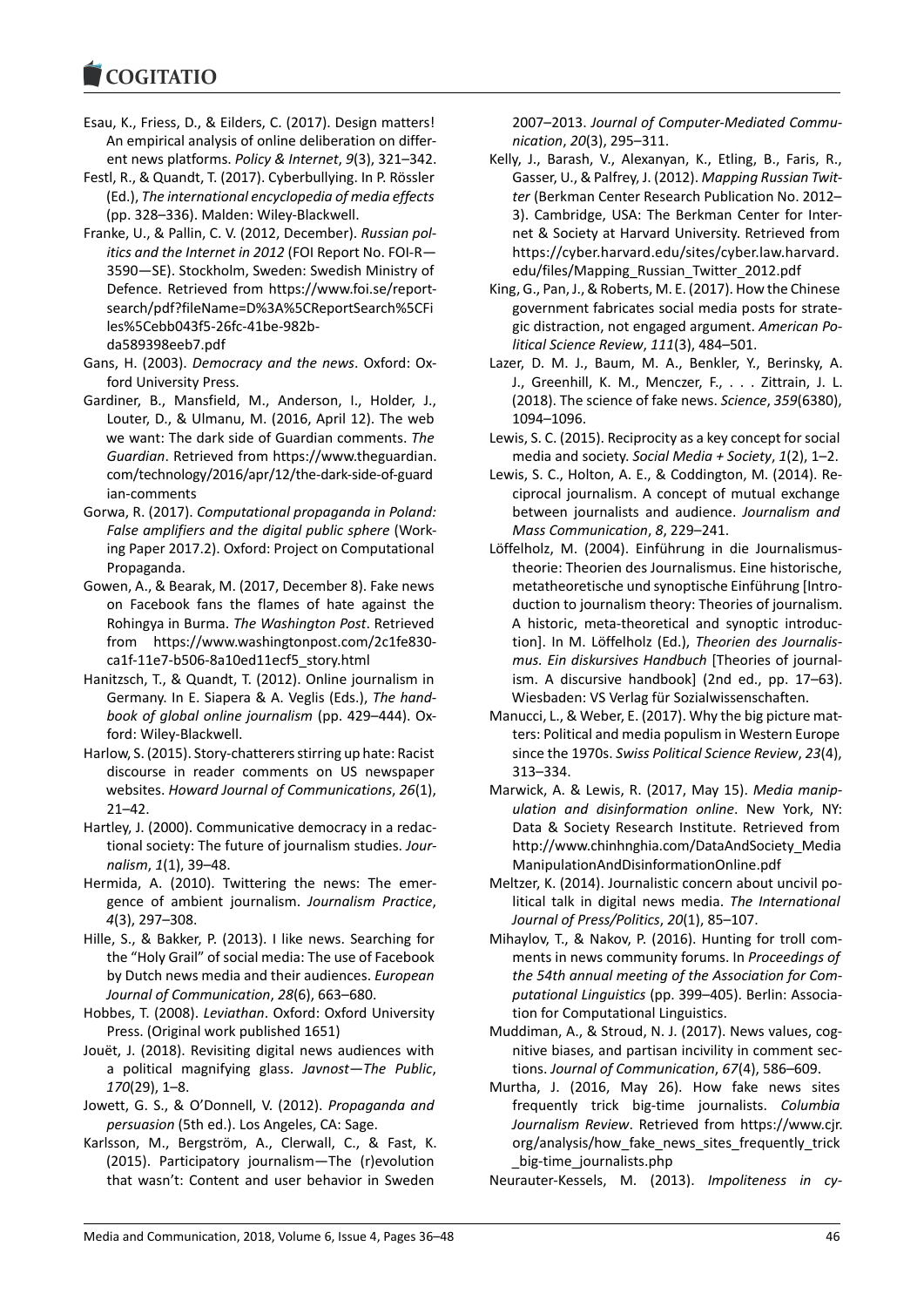### COMITATIO

*berspace. Personally abusive reader responses in online news media* (Unpublished Doctoral Dissertation). University of Zürich, Zürich, Switzerland. Retrieved from https://opac.nebis.ch/ediss/20131752.pdf

- Newman, N. (2017). *Journalism, media and technology trends and predictions 2017*. Oxford: The Reuters Institute for the Study of Journalism. Retrieved from https://reutersinstitute.politics.ox.ac. uk/our-research/journalism-media-and-technologytrends-and-predictions-2017
- Nielsen, C. E. (2014). Coproduction or cohabitation: Are anonymous online comments on newspaper websites shaping news content? *New Media & Society*, *16*(3), 470–487.
- Paterson, C., & Domingo, D. (2008). *Making online news: The ethnography of news media production*. Pieterlen: Peter Lang.
- Pavlik, J. (2000). The impact of technology on journalism. *Journalism Studies*, *1*(2), 229–237.
- Pavlik, J. (2001). *Journalism and new media*. New York, NY: Columbia University Press.
- Peters, C., & Witschge, T. (2014). From grand narratives of democracy to small expectations of participation. *Journalism Practice*, *9*(1), 19–34.
- Pingaud, E., & Sauer, B. (2016). Framing differences: Theorising new populist communicative strategies on the Internet. In M. Ranieri (Ed.), *Routledge research in education. Populism, media and education. Challenging discrimination in contemporary digital societies* (pp. 26–43). London, UK: Routledge.
- Quandt, T. (2005). *Journalisten im Netz: Eine Untersuchung journalistischen Handelns in Online-Redaktionen* [*Journalists on the net: A study on journalistic action in online newsrooms*]. Wiesbaden: Verlag für Sozialwissenschaften.
- Quandt, T. (2011). Understanding a new phenomenon: The significance of participatory journalism. In J. B. Singer (Ed.), *Participatory journalism. Guarding open gates at online newspapers* (pp. 155–176). Chichester: Wiley-Blackwell.
- Quandt, T. (2012, March 29). Planlos in die Partizipation [Purposeless into participation]. *Journalistik Journal*. Retrieved from http://journalistik-journal. lookingintomedia.com/?p=815
- Quandt, T., & Festl, R. (2017). Cyberhate. In P. Rössler (Ed.), *The international encyclopedia of media effects* (pp. 336–344). Malden: Wiley-Blackwell.
- Quandt, T., Frischlich, L., Boberg, S., & Schatto-Eckrodt, T. (in press). Fake news. In T. P. Vos & F. Hanusch (Eds.), *The international encyclopedia of journalism studies*. Malden: Wiley-Blackwell.
- Rainie, L., Anderson, J., & Albright, J. (2017, March 29). *The future of free speech, trolls, anonymity and fake news online*. Washington, DC: Pew Research Center. Retrieved from http://www.pewinternet.org/2017 /03/29/the-future-of-free-speech-trolls-anonymityand-fake-news-online

Rousseau, J.-J. (2018). *Du contrat social, ou principes du*

*droit politique* [*On the social contract; or, principles of political rights*]. London: Fb&C Ltd. (Original work published 1762)

- Rowe, I. (2015). Deliberation 2.0: Comparing the deliberative quality of online news user comments across platforms. *Journal of Broadcasting & Electronic Media*, *59*(4), 539–555.
- Rubin, V. L, Chen, Y., & Conroy, N. J. (2015). Deception detection for news: Three types of fakes. In *Proceedings of the Association for Information Science and Technology*, *52*(1), 1–4.
- Sanovich, S. (2017). *Computational propaganda in Russia: The origins of digital disinformation* (Working Paper 2017.3). Oxford: Project on Computational Propaganda.
- Santana, A. D. (2014). Virtuous or vitriolic: The effect of anonymity on civility in online newspaper reader comment boards. *Journalism Practice*, *8*(1), 18–33.
- Santana, A. D. (2016). Controlling the conversation: The availability of commenting forums in online newspapers. *Journalism Studies*, *17*(2), 141–158.
- Schönbach, K. (1997). Das hyperaktive Publikum: Essay über eine Illusion [The hyper-active audience: Essay on an illusion]. *Publizistik*, *42*, 279–286.
- Schönbach, K. (2001). Myths of media and audiences: Inaugural lecture as professor of general communication science, University of Amsterdam. *European Journal of Communication*, *16*(3), 361–376.
- Seely, N. (2018). Virtual vitriol: A comparative analysis of incivility within political news discussion forums. *Electronic News*, *12*(1), 42–61.
- Shakarian, P. (2011). The 2008 Russian cyber campaign against Georgia. *Military Review*, *91*(6), 63–68.
- Singer, J., Hermida, A., Domingo, D., Heinonen, A., Paulussen, S., Quandt, T., . . . & Vujnovic, M. (2011). *Participatory journalism: Guarding open gates at online newspapers*. Malden: Wiley-Blackwell.
- Smith, P. K., Mahdavi, J., Carvalho, M., Fisher, S., & Russell, S. (2008). Cyberbullying: Its nature and impact in secondary school pupils. *Journal of Child Psychology and Psychiatry*, *49*(4), 376–385.
- Stelzenmüller, C. (2017, June 28). *The impact of Russian interference on Germany's 2017 elections: Testimony before the U.S. Senate Select Committee on Intelligence*. Washington, DC: Brookings Institution. Retrieved from https://www.brookings.edu/ testimonies/the-impact-of-russian-interference-ongermanys-2017-elections
- Steppat, T. (2014, September 8). Ich bin der Troll [I am the troll]. *Frankfurter Allgemeine Zeitung*. Retrieved from http://www.faz.net/aktuell/feuilleton/medien /hass-im-netz-ich-bin-der-troll-13139203.html
- Su, L. Y.-F., Xenos, M. A., Rose, K. M., Wirz, C., Scheufele, D. A., & Brossard, D. (2018). Uncivil and personal? Comparing patterns of incivility in comments on the Facebook pages of news outlets. *New Media & Society*. https://doi.org/10.1177/1461444818757205
- Toepfl, F., & Piwoni, E. (2017). Targeting dominant